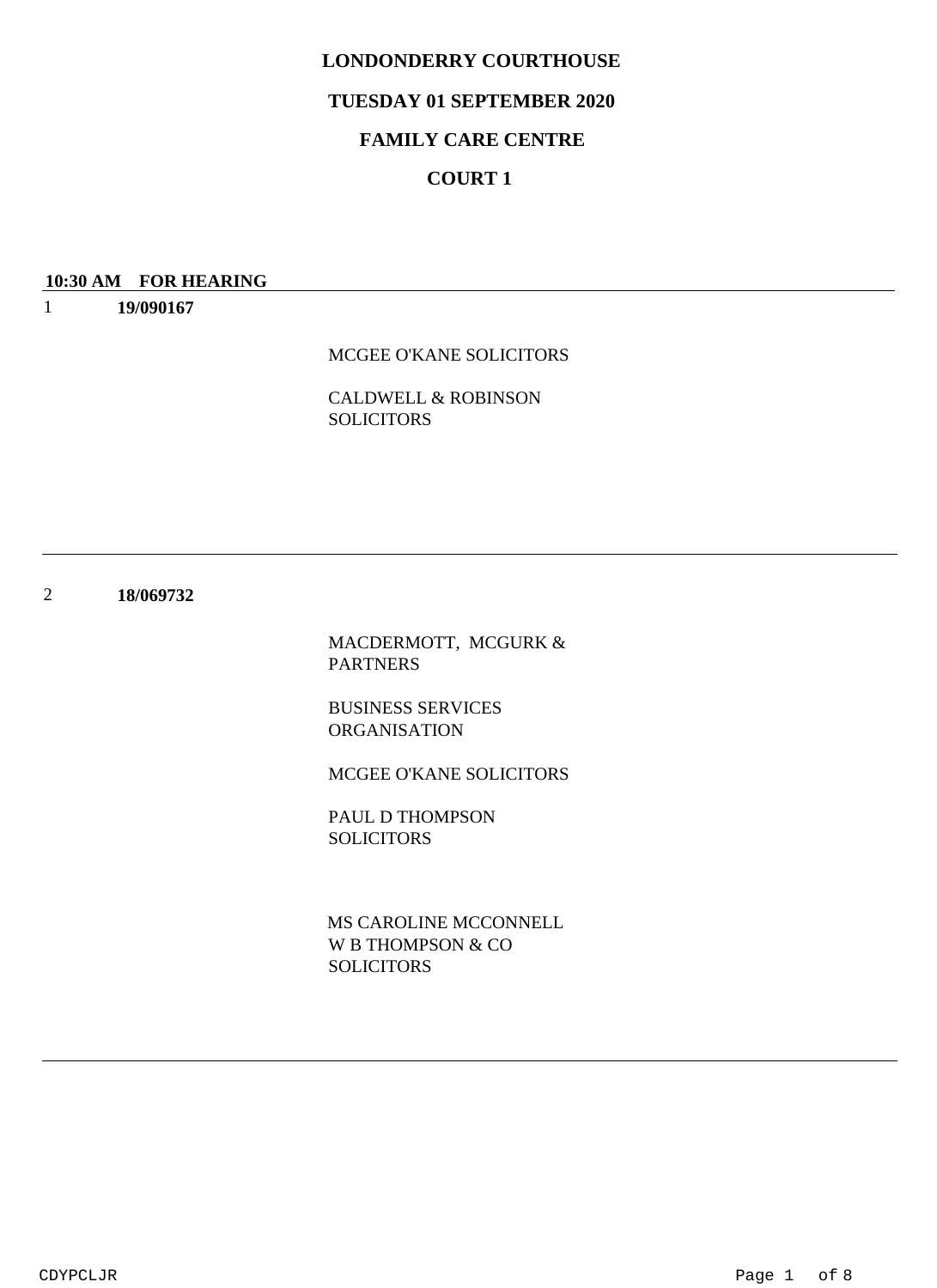BUSINESS SERVICES ORGANISATION

MCGEE O'KANE SOLICITORS

PAUL D THOMPSON SOLICITORS

W B THOMPSON & CO **SOLICITORS** MS CAROLINE MCCONNELL

## **10:30 AM C2 APPLICATIONS**

#### 4 **19/030689**

BUSINESS SERVICES ORGANISATION

MACDERMOTT, MCGURK & PARTNERS

QUIGLEY, GRANT & KYLE SOLICITORS

CALDWELL & ROBINSON **SOLICITORS** KAREN O'LEARY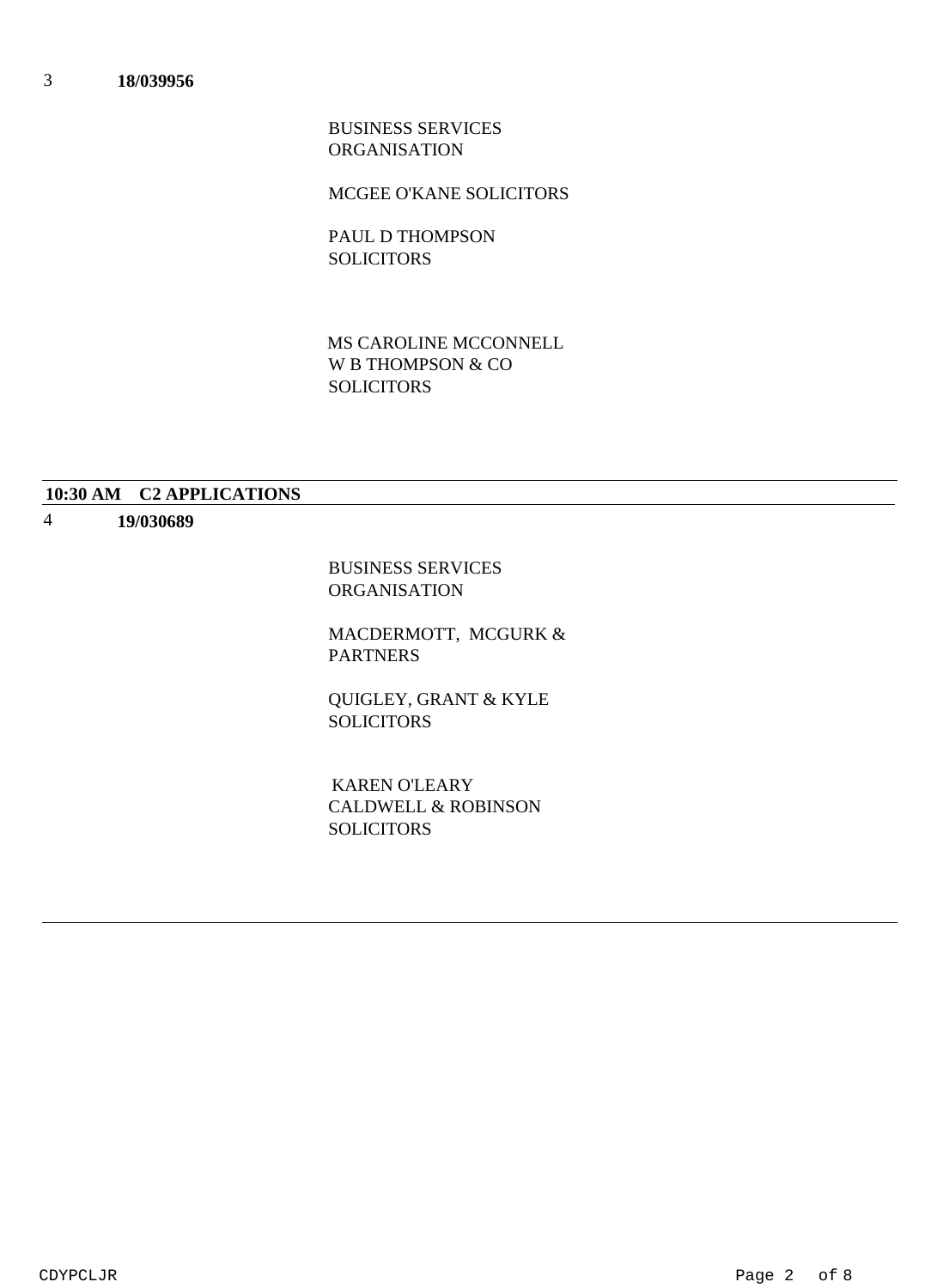## **WEDNESDAY 02 SEPTEMBER 2020**

# **FAMILY CARE CENTRE**

# **COURT 1**

#### **10:30 AM FOR REVIEW**

1 **16/076612**

> CALDWELL & ROBINSON **SOLICITORS**

KELLY & CORR SOLICITORS

QUIGLEY, GRANT & KYLE **SOLICITORS** 

BUSINESS SERVICES ORGANISATION QUIGLEY, GRANT & KYLE **SOLICITORS** MR DEAGLAN BARRETT

#### 2 **19/008438**

BUSINESS SERVICES ORGANISATION

BARR & COMPANY SOLICITORS

MARK REID

QUIGLEY, GRANT & KYLE SOLICITORS Ms AINE GRANT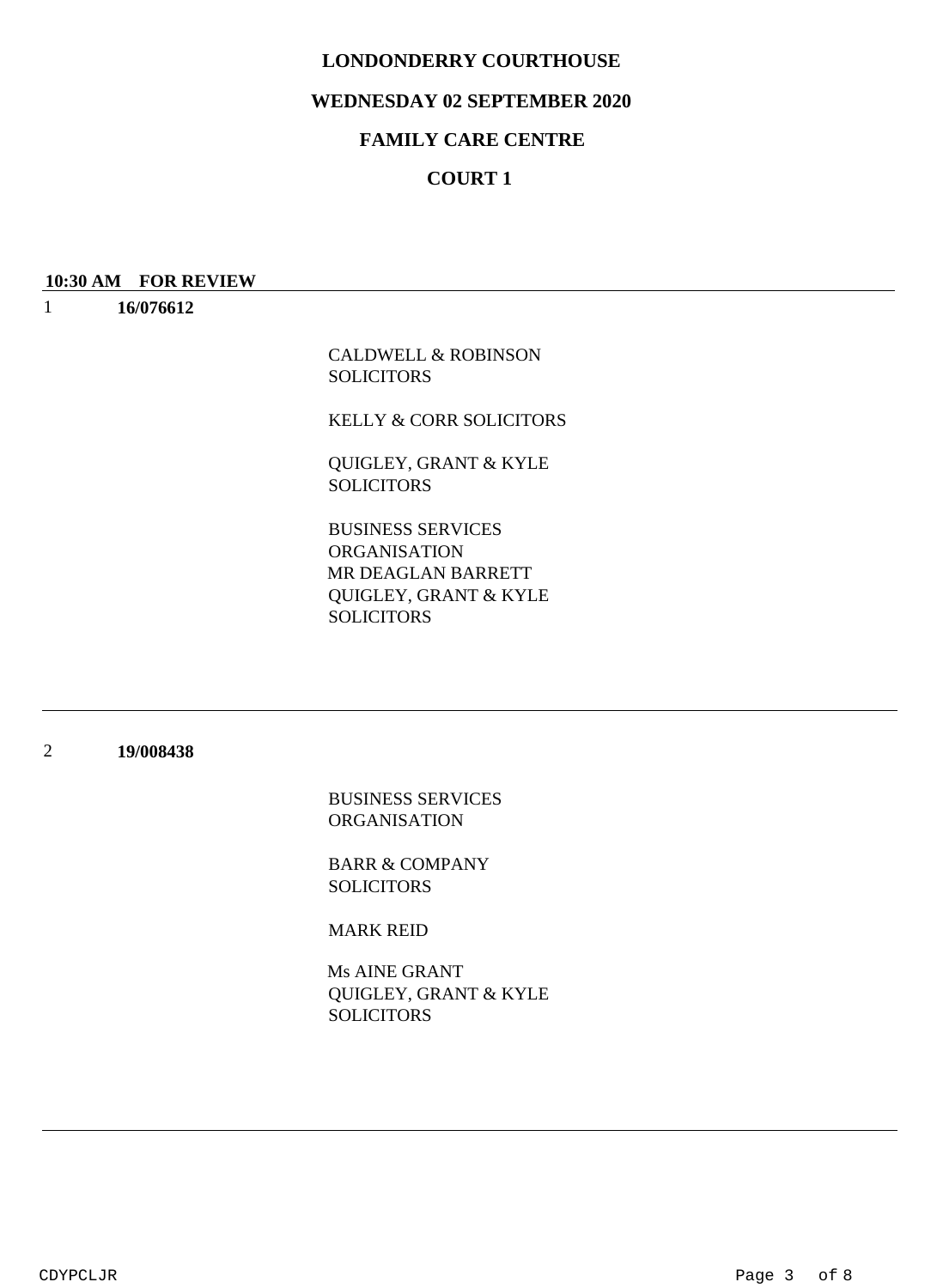BUSINESS SERVICES ORGANISATION

BARR & COMPANY **SOLICITORS** 

KELLY & CORR SOLICITORS

HAMPSON & HARVEY **SOLICITORS**  LISA CATHERINE MELARKEY

## **10:30 AM FOR HEARING**

4 **19/090167**

### MCGEE O'KANE SOLICITORS

CALDWELL & ROBINSON SOLICITORS

5 **19/103425**

> BUSINESS SERVICES ORGANISATION

OFFICIAL SOLICITOR

BARR & COMPANY **SOLICITORS** Mr MAELIOSA BARR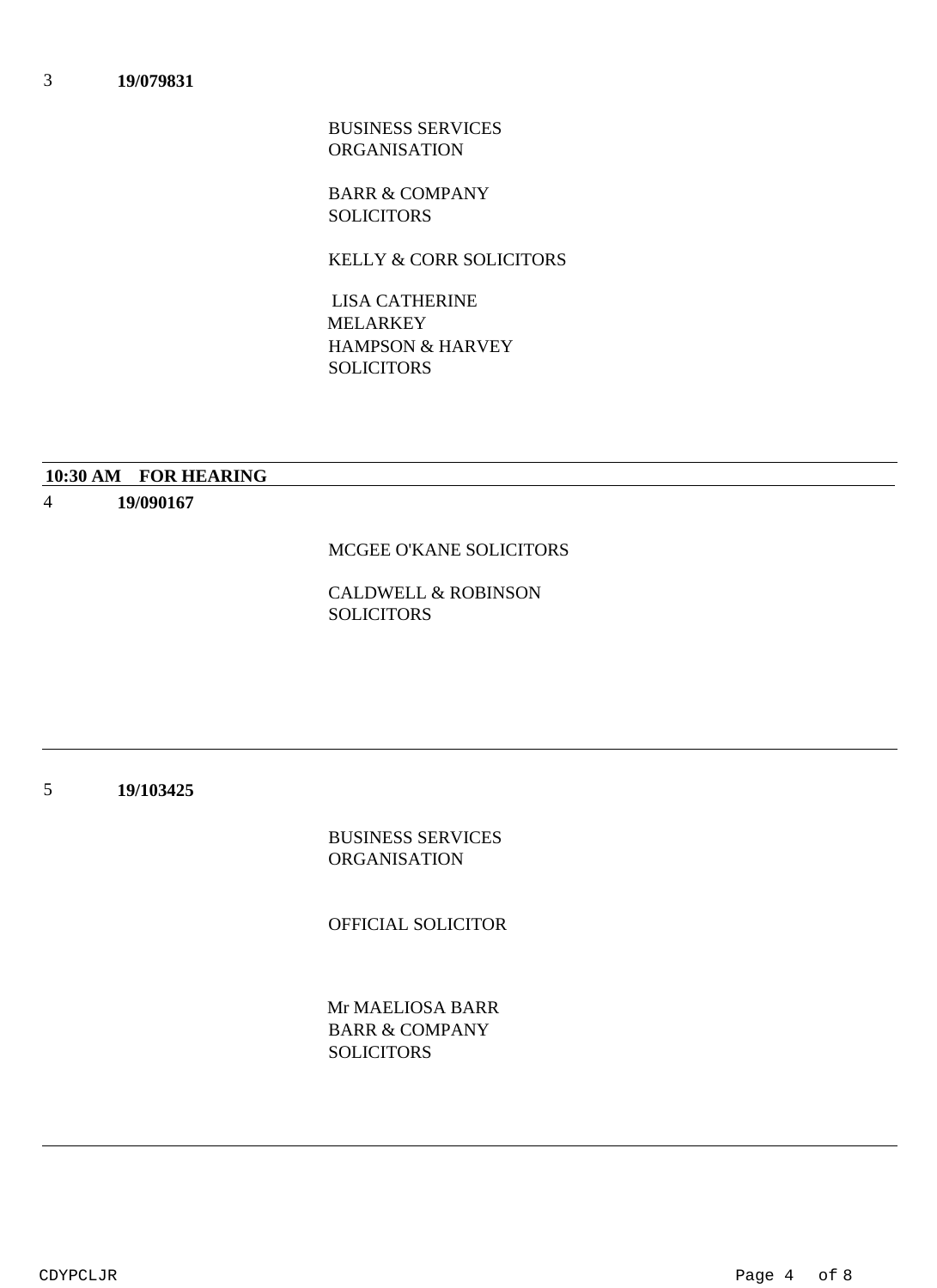## **THURSDAY 03 SEPTEMBER 2020**

# **FAMILY CARE CENTRE**

# **COURT 1**

## **10:30 AM INTERIM HEARING**

1 **14/014689/01**

> BARR & COMPANY **SOLICITORS**

MCKEONE & MCGILLOWAY SOLICITORS

#### **10:30 AM TO FIX A DATE**

2 **18/006014/02/A01**

> QUIGLEY, GRANT & KYLE SOLICITORS

MACDERMOTT, MCGURK & PARTNERS

## **10:30 AM FOR HEARING**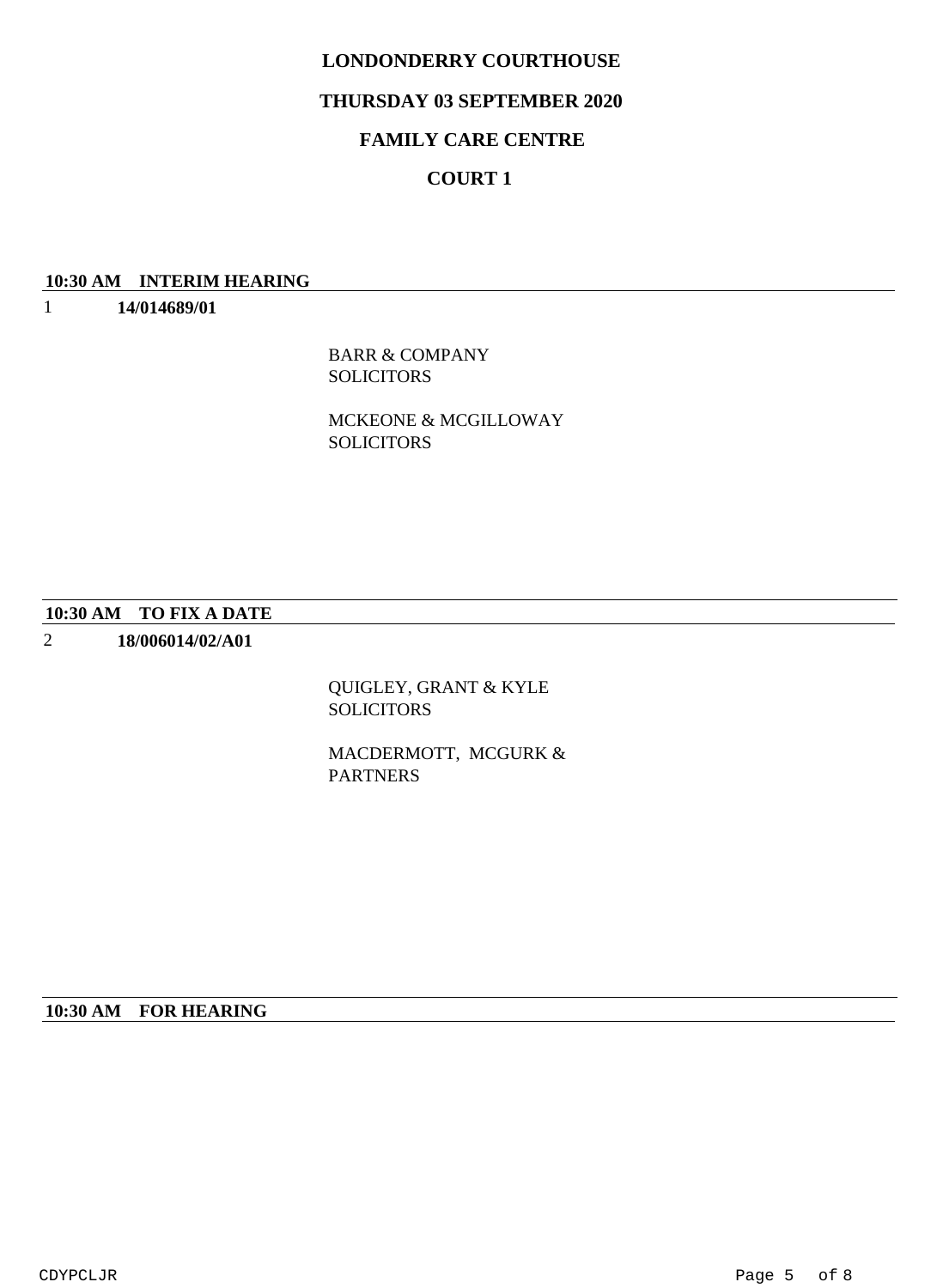# MCGEE O'KANE SOLICITORS

JOHN J MCNALLY & CO **SOLICITORS**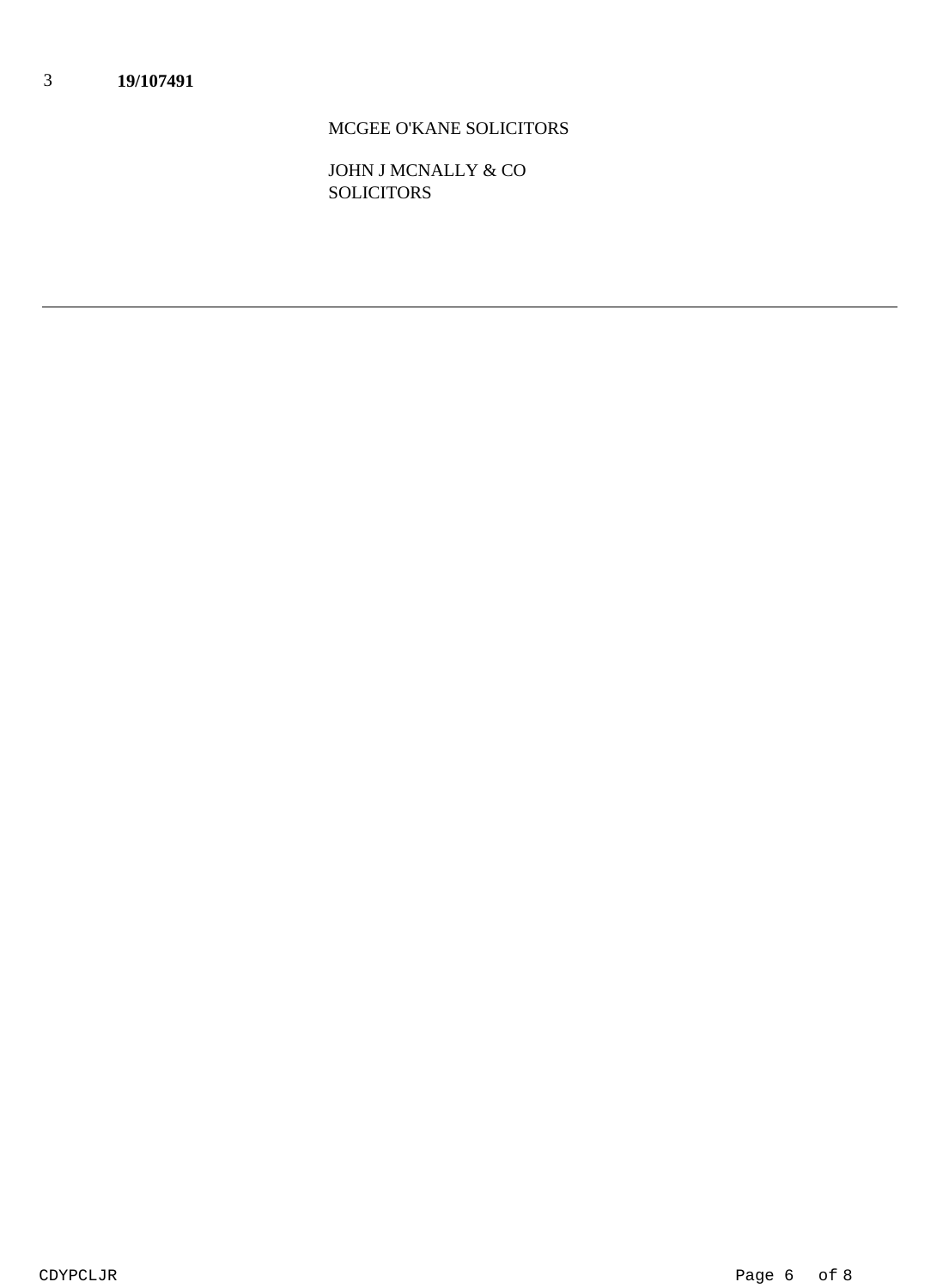# **FRIDAY 04 SEPTEMBER 2020**

# **FAMILY CARE CENTRE**

# **COURT 1**

### **10:00 AM FOR HEARING**

1 **19/000147**

> BUSINESS SERVICES ORGANISATION

MACDERMOTT, MCGURK & PARTNERS

QUIGLEY, GRANT & KYLE **SOLICITORS** 

CLARE HASSON SOLICITOR Mis CLARE MARIE HASSON

# **10:30 AM FOR HEARING**

2 **19/090167**

## MCGEE O'KANE SOLICITORS

CALDWELL & ROBINSON SOLICITORS